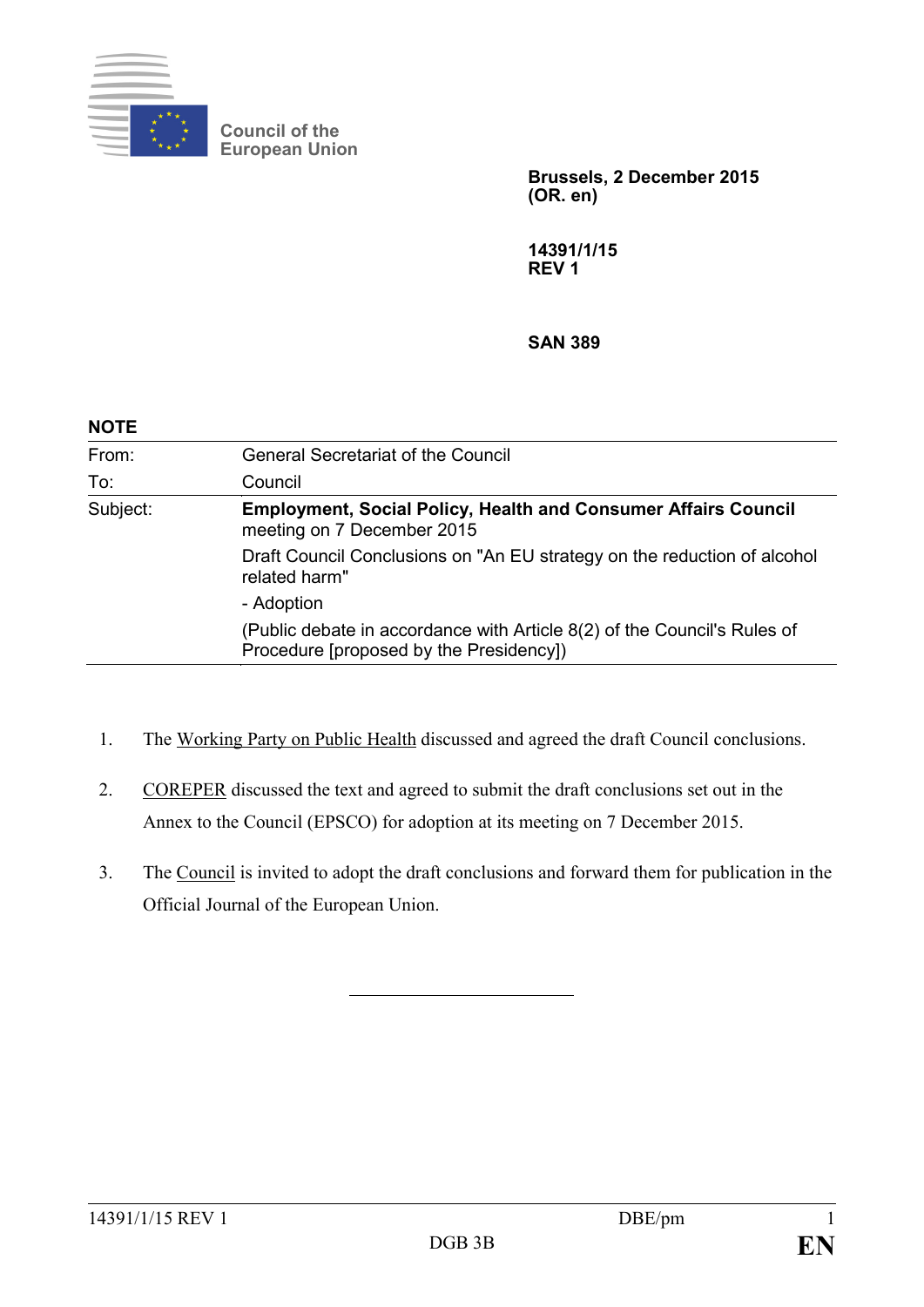# **Draft Council Conclusions on "An EU strategy on the reduction of alcohol-related harm"**

#### **THE COUNCIL OF THE EUROPEAN UNION**

1. RECALLS that under Article 168 of the Treaty on the Functioning of the European Union a high level of human health protection shall be ensured in the definition and implementation of all Union policies and activities, and that Union action which is to complement national policies shall be directed towards improving public health, preventing illness and disease, and obviating sources of danger to physical and mental health. Such action shall also cover the fight against the major health scourges, by in particular promoting research into their causes and their prevention, as well as health information and education;

The Union shall encourage cooperation between the Member States in the field of public health and, if necessary, support their action. The Union and the Member States shall foster cooperation with third countries and competent international organisations. Union action shall fully respect the responsibilities of the Member States for the definition of their health policy and for the organisation and delivery of health services and medical care, including the allocation of the resources assigned to them;

2. RECALLS that harmful use of alcohol has been recognised as an important risk factor set out in the communication from the Commission on the health strategy of the European Community**[1](#page-1-0)** and that actions to reduce alcohol-related harm have been financed from the second and third Union Health Programmes<sup>[2](#page-1-1)</sup>;

<span id="page-1-1"></span><span id="page-1-0"></span> $\frac{1}{2}$  8756/00.

**<sup>2</sup>** Decision No 1350/2007/EC of the European Parliament and of the Council of 23 October 2007 establishing a second programme of Community action in the field of health (2008-13); Regulation (EU) No 282/2014 of the European Parliament and of the Council of 11 March 2014 on the establishment of a third programme for the Union's action in the field of health (2014-2020) and repealing Decision No 1350/2007/EC.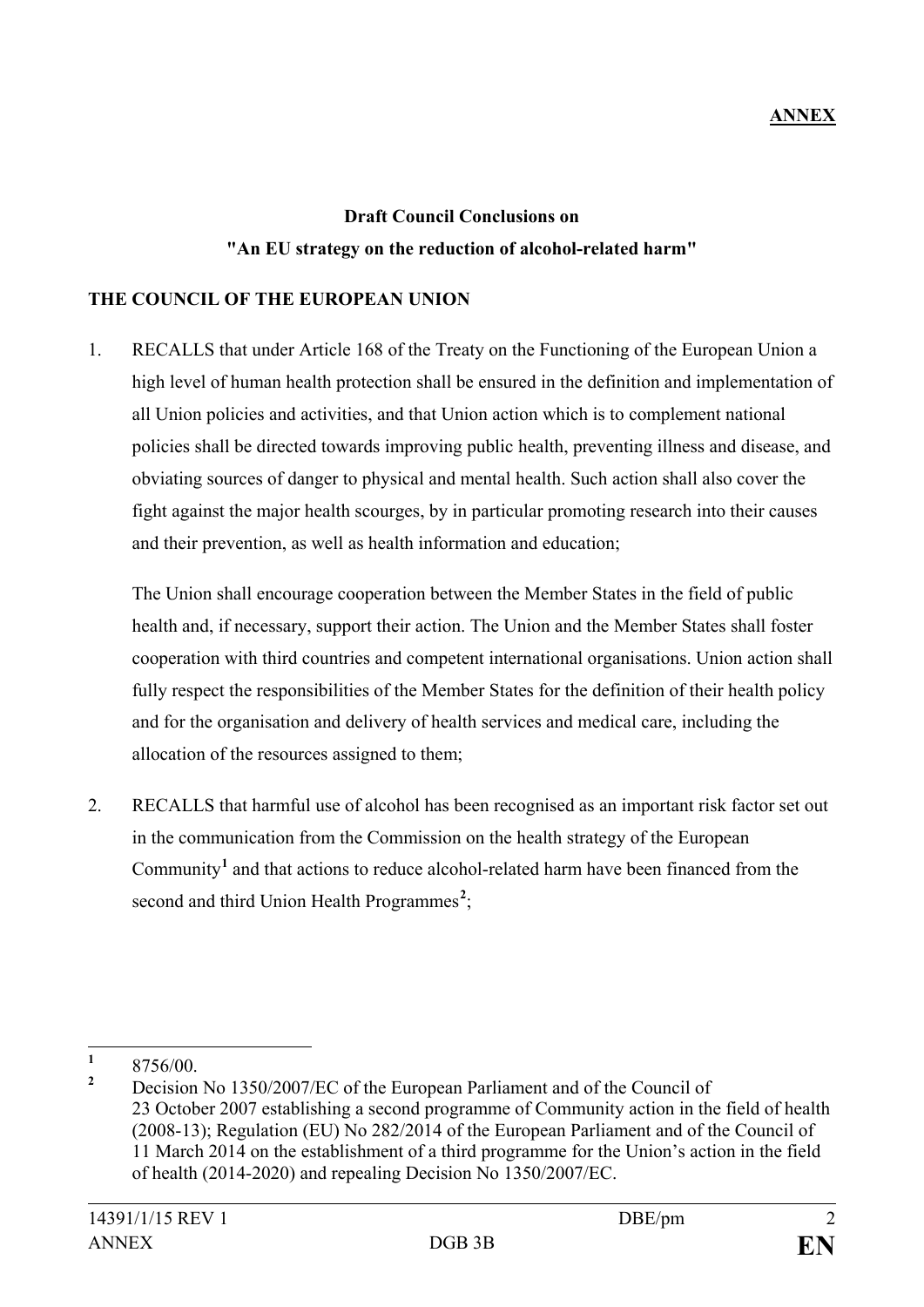- 3. RECALLS the Council Recommendation of 2001 on the drinking of alcohol by young people**[3](#page-2-0)** , which invited the Commission, in cooperation with Member States, to make full use of all Community policies to address the matters covered in the recommendation, inter alia, the development at national and European level of comprehensive health promotion policies addressing alcohol;
- 4. RECALLS the EU Strategy to support Member States in reducing alcohol related harm  $(2006 - 2012)^4$  $(2006 - 2012)^4$  as well as the Council Conclusions of  $2001^5$  $2001^5$ ,  $2004^6$  $2004^6$  and  $2006^7$  $2006^7$ , inviting the Commission to put forward a comprehensive strategy aimed at reducing alcohol-related harm, the setting up of the Committee on National Alcohol Policy and Action (CNAPA) to support the implementation of such a strategy, as well as the Council Conclusions of 2009**[8](#page-2-5)** inviting the Commission to define priorities for the next phase of the Commission's work on alcohol and health after the end of the first EU Alcohol Strategy in 2012;
- 5. WELCOMES the European Parliament Resolution on Alcohol Strategy of 29 April 2015 calling for a new EU Alcohol Strategy  $(2016-2022)^9$  $(2016-2022)^9$ , reiterating the importance of a strong political commitment from the Commission, Parliament, the Council and the Member States to increase efforts to prevent alcohol-related harm;
- 6. WELCOMES the WHO Global Strategy to reduce harmful use of alcohol**[10](#page-2-7)** and the WHO European action plan to reduce the harmful use of alcohol 2012–2020**[11](#page-2-8)**;

<span id="page-2-3"></span><sup>6</sup> Council Conclusions of 2 June 2004 on alcohol and young people, 9507/04 (Presse 163).

<span id="page-2-0"></span>**<sup>3</sup>** Council Recommendation 2001/458/EC of 5 June 2001 on the drinking of alcohol by young people, in particular children and adolescents, (OJ L 161, 16.6.2001, p. 38).

<span id="page-2-1"></span><sup>&</sup>lt;sup>4</sup> Communication from the Commission to the Council, the European Parliament, the European Economic and Social Committee and the Committee of the Regions of 24 October 2006, An EU strategy to support Member States in reducing alcohol related harm, COM (2006) 625 final.

<span id="page-2-2"></span> $\frac{5}{6}$  Council Conclusions of 5 June 2001, OJ C 175, 20.6.2001, p. 2.

<span id="page-2-4"></span>**<sup>7</sup>** Council Conclusions of 30 November 2006, EU strategy to reduce alcohol-related harm, 15258/06.

<span id="page-2-5"></span><sup>&</sup>lt;sup>8</sup> Council Conclusions on alcohol and health of 1 December 2009, OJ C 302, 12.12.2009, p. 15.

<span id="page-2-6"></span><sup>&</sup>lt;sup>9</sup> European Parliament resolution of 29 April 2015 on Alcohol Strategy (2015/2543(RSP)).

<span id="page-2-7"></span><sup>&</sup>lt;sup>10</sup> Resolution WHA63.13, page 27.

<span id="page-2-8"></span>**<sup>11</sup>** Resolution EUR/RC61/R4.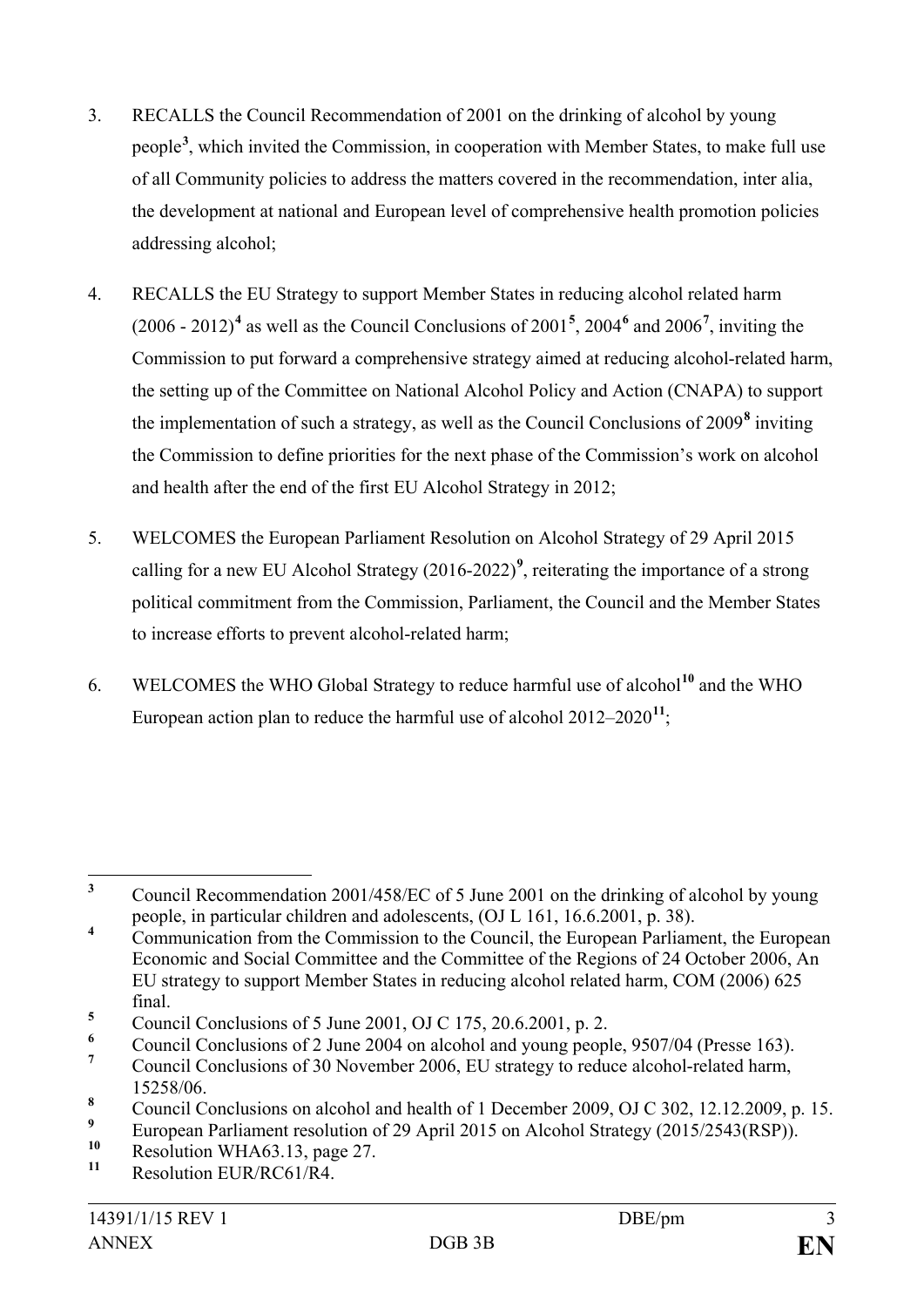- 7. NOTES WITH CONCERN that, according to the WHO's Global Status Report on alcohol and health**[12](#page-3-0)**, harmful use of alcohol is among the world's leading risk factors for disease and disability, and that the European Union is the region with the highest alcohol consumption in the world with an average adult (aged 15+ years) alcohol consumption of 10.1 litres of pure alcohol in  $2012^{13}$  $2012^{13}$  $2012^{13}$ ;
- 8. NOTES WITH CONCERN that, according to the report of the Organisation for Economic Cooperation and Development (OECD) on Tackling Harmful Alcohol Use - Economics and Public Health Policy**[14](#page-3-2)**, regular and heavy drinking is on the rise in some Member States, and there is general concern at the alarming increase in alcohol consumption among young people (minors and young adults) and women in many Member States, and that alcohol abuse not only has a negative impact on the health of individuals, but also on society at large;
- 9. STRESSES that reducing the burden of alcohol-related avoidable death, chronic diseases and injuries, violence, health inequalities and other social consequences to third parties, as well as risky drinking behaviour in particular among young people, has become a common concern and that cooperation and coordination at EU level would be of added value;
- 10. STRESSES that prevention of alcohol-related harm represents a necessary investment, which is beneficial for the economy as it allows economic losses and healthcare expenditure to be limited in the long term, inter alia by decreasing the burden of chronic diseases, including cancer, and workforce productivity to be raised;
- 11. STRESSES also that reduction of harmful use of alcohol also has a positive effect on public security and road safety, in particular on the reduction of road deaths and injuries;

<span id="page-3-0"></span>**<sup>12</sup>** WHO 2014, p. 46, p. 31.

<span id="page-3-1"></span>**<sup>13</sup>** Health at a Glance: Europe 2014 (joint publication of the OECD and the European Commission), December 2014.

<span id="page-3-2"></span>**<sup>14</sup>** Tackling Harmful Alcohol Use - Economics and Public Health Policy, May 2015.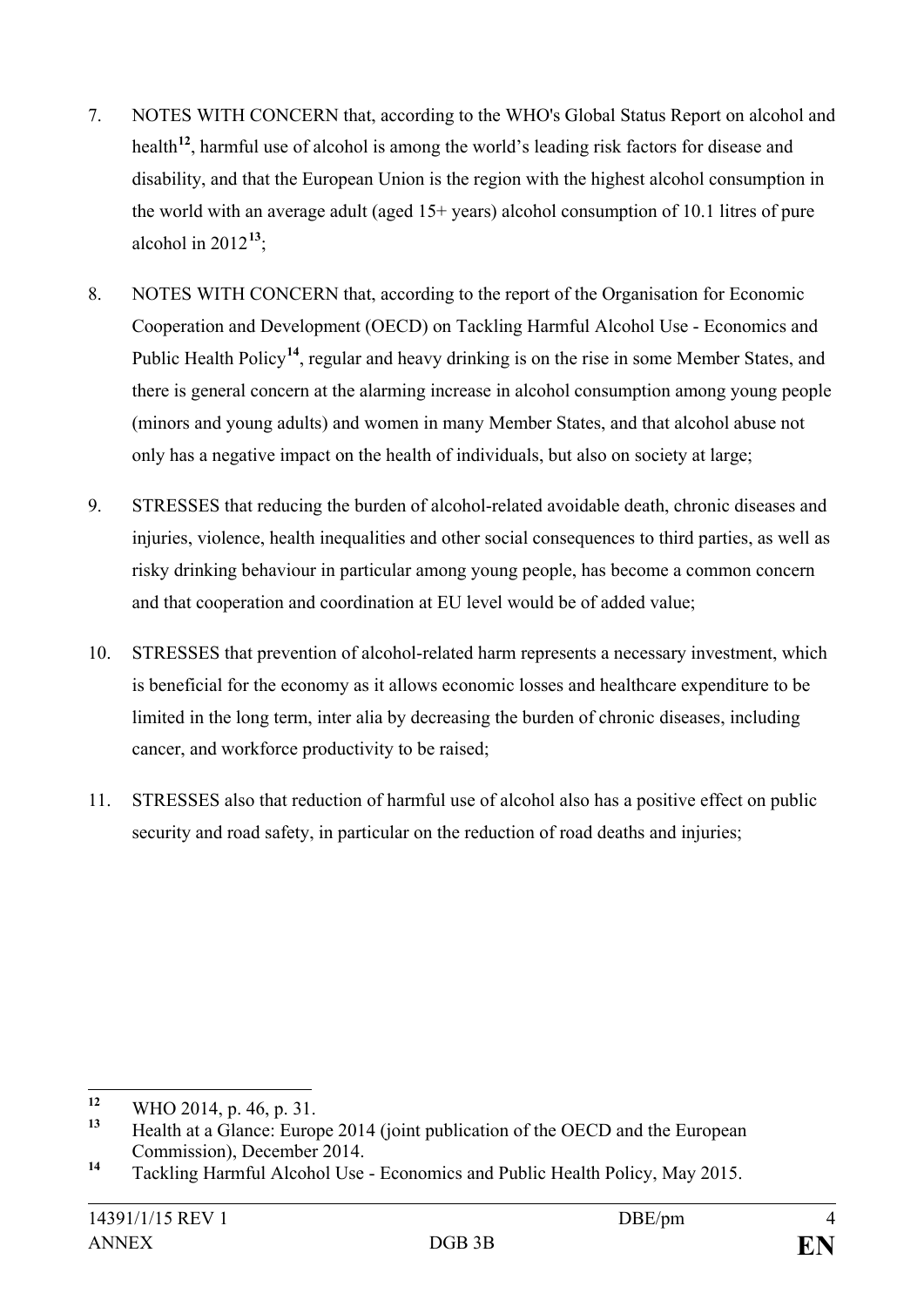- 12. NOTES that the reduction of alcohol-related harm requires actions across a range of policy areas and involving many sectors across society, at both national and EU level;
- 13. REITERATES the call for an EU strategy on the reduction of alcohol-related harm expressed by a large number of ministers at the informal meeting of health ministers on 21 April 2015 as well as at the EPSCO Council on 19 June 2015, and underlines the fact that such an EU strategy can further support and complement national public health policies.

## **INVITES THE MEMBER STATES TO:**

- 14. CONTINUE to promote a multi-sectoral approach as regards the reduction of alcohol-related harm at national and EU level and strengthen or develop, as appropriate, comprehensive national strategies or action plans tailored to specific local and regional traditions;
- 15. ADOPT appropriate measures to address the protection of young people from harmful use of alcohol, notably in the field of the legal drinking age and marketing exposure and CONTINUE to support information and education on the harmful use of alcohol and particularly risky drinking behaviour.

## **INVITES THE MEMBER STATES AND THE COMMISSION TO:**

- 16. STRENGTHEN cooperation on identification of effective measures and best practices aimed at minimising health and social impacts as well as health inequalities stemming from of harmful use of alcohol, focusing particularly on prevention of risky drinking behaviour among young people, on people who consume alcohol at harmful levels or with harmful drinking patterns, on alcohol consumption during pregnancy and on driving while under the influence of alcohol;
- 17. CONTINUE to support the work of CNAPA, while taking into account the results of the implementation report on the first EU Alcohol Strategy**[15](#page-4-0)** as well as the involvement of stakeholders at national and European level to reduce alcohol-related harm;

<span id="page-4-0"></span>**<sup>15</sup>** European Commission, Directorate-General for Health & Consumers, First progress report on the implementation of the EU Alcohol Strategy, September 2009.